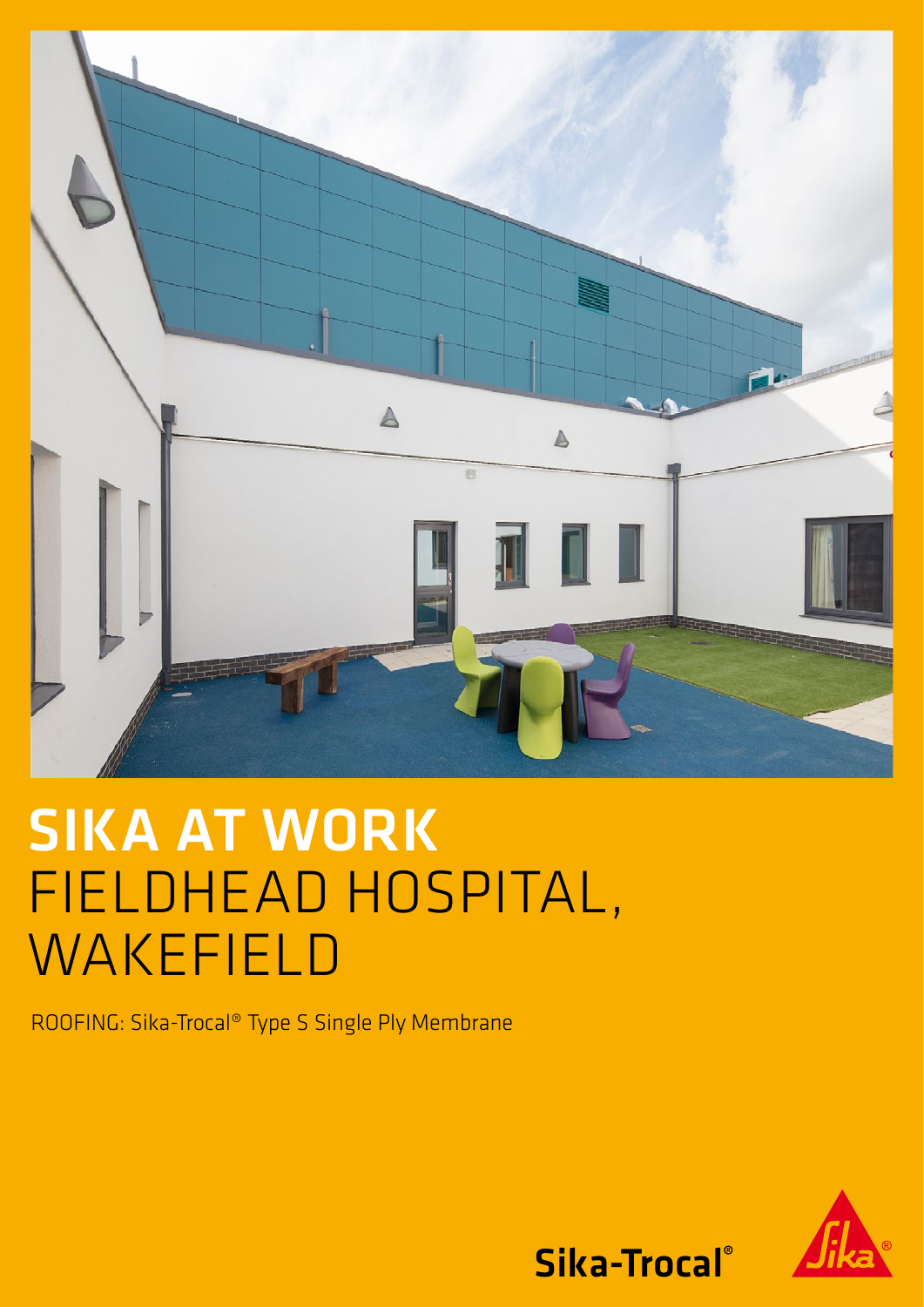## FIELDHEAD HOSPITAL WAKEFIELD

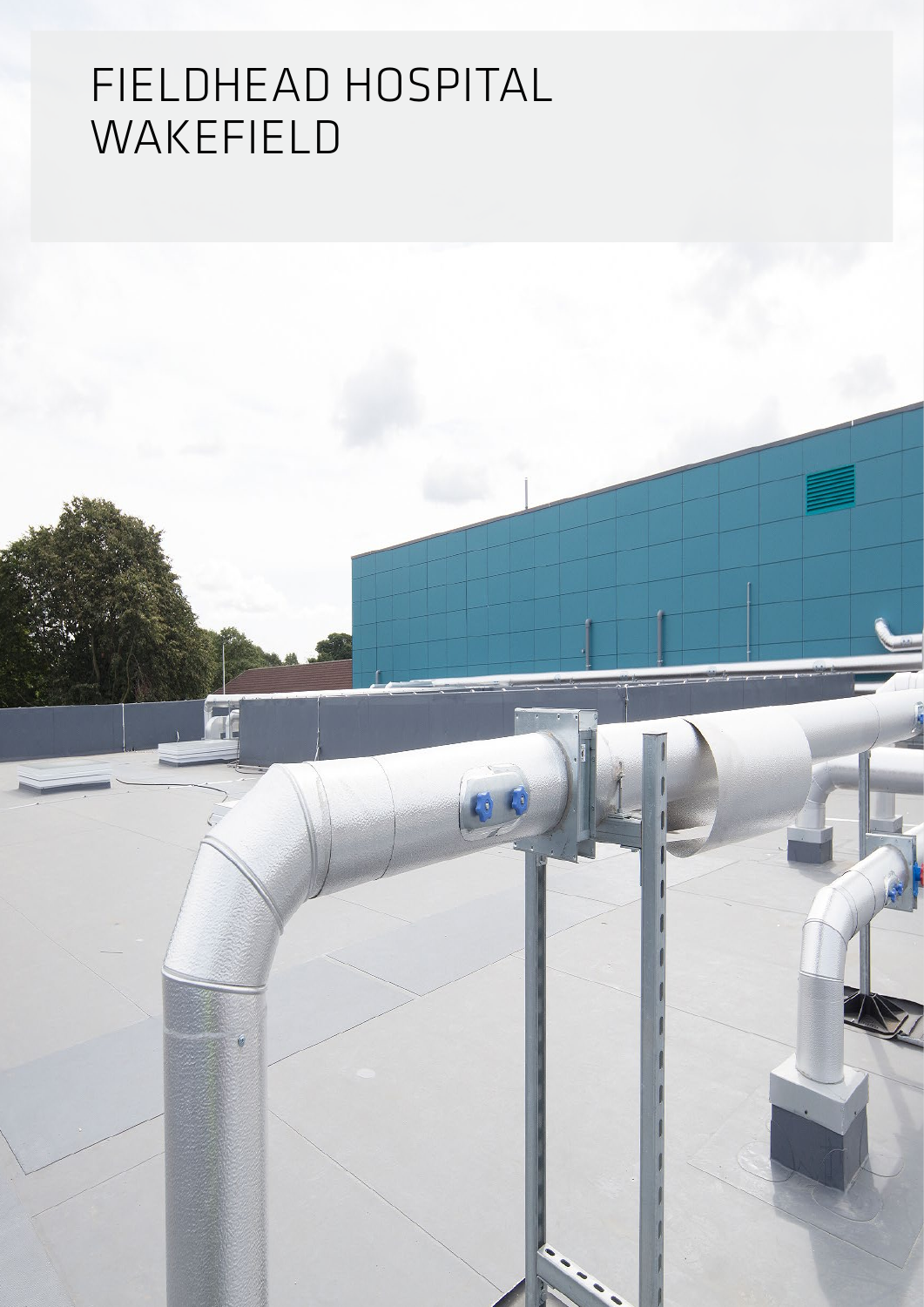## SIKA'S FLEXIBLE MEMBRANE PROVES CRUCIAL TO COMPLEX HOSPITAL ROOF INSTALLATION.

The flexible, easy-to-apply properties of Sika-Trocal's watertight roof system proved the ideal solution for a complex installation at a large inpatient facility.

A new-build facility at Fieldhead Hospital in Wakefield, West Yorkshire was established to replace older ward areas including patient accommodation areas and treatment rooms. The construction, taking place in multiple phases, includes the installation of a 4,300m<sup>2</sup> roof.



3